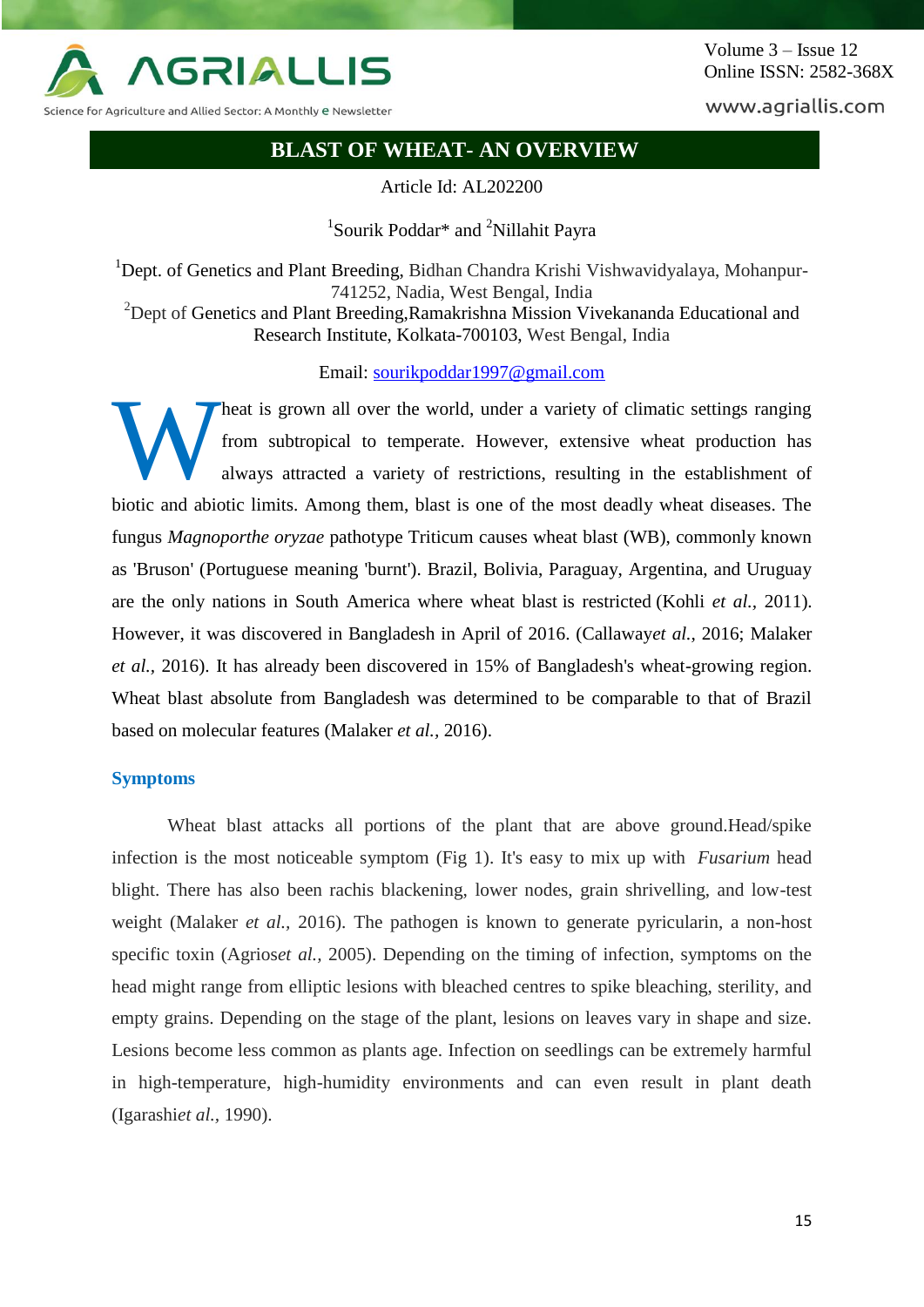

**Fig 1**: Wheat blast infecting the spike (Source: cimmyt.org)

## **Indian scenario**

India is on track to become a wheat exporter by 2050, with a production target of 140 million tonnes. In South Asia, a large 7 million hectares of wheat acreage has been identified to be very sensitive to WB, with the majority of it in India but also in Bangladesh and Pakistan (Mottaleb *et al.,* 2018). Weather-based recasting has revealed the country's northeastern plain zone (NEPZ) and centre zone are extremely vulnerable, and if WB outbreaks occur in the major northwestern plain zone (NWPZ) during a hot and humid year, the results might be disastrous. However, the Government of India (GoI) has taken an unprecedented proactive approach to the issue of WB by establishing awareness, surveillance, and monitoring modules in the affected/vulnerable India–Bangladesh border areas. The 'wheat holiday,' which prohibits wheat growing in West Bengal's Murshidabad and Nadia districts, as well as a 'no wheat zone' within 5 kilometres of Bangladesh's border, are widely praised measures to prevent WB from entering the nation. The impact and success of the wheat holiday are still unknown. The wheat holiday in West Bengal, which produces 1.24 percent of the country's total wheat, should have little impact on the country's total wheat production, which has already topped 100 million tonnes. The 'wheat trap nurseries' have also been planted in the border regions to prevent disease migration in all seasons(Bishnoi*et al.,* 2021). Under the auspices of ICAR-Indian Institute of Wheat and Barley Research, Karnal, the All India Co-ordinated Wheat and Barley Improvement Project, which has a network of centres and co-operators all throughout India, is particularly watchful and equipped to deal with the problem (Saharan *et al.,* 2016).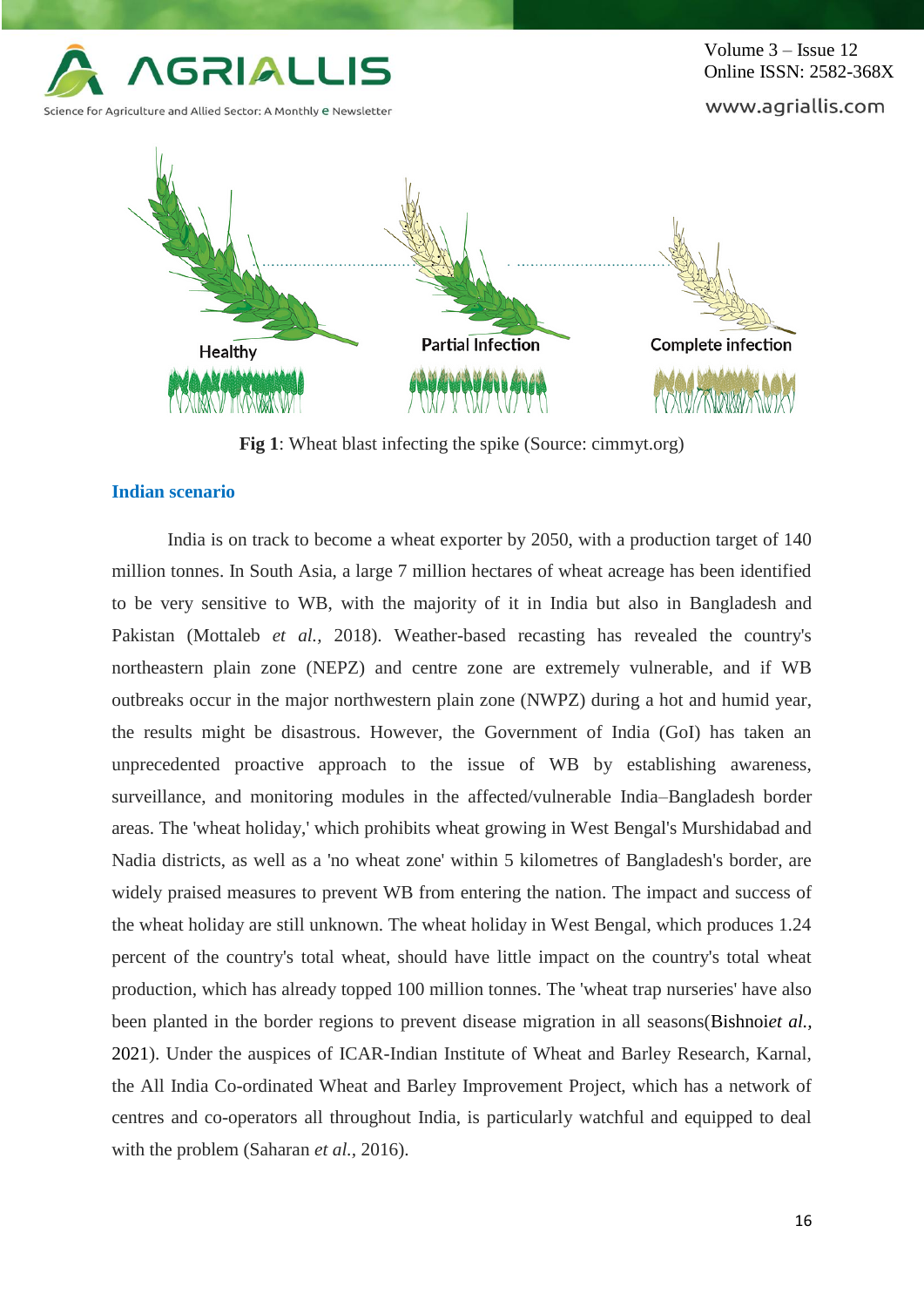

Volume 3 – Issue 12 Online ISSN: 2582-368X www.agriallis.com

## **Management**

*Avoidance*- Sowing wheat seed from blast-affected regions is not recommended. When there is a lot of rain, it's important to keep an eye out for the blast. Sprinkler watering systems can predispose wheat to blast; hence they should be avoided (Saharan *et al.,* 2016).

*Host resistance-* Blast host resistance is unknown; however, Brazilian wheat cultivars BR18, IPR85, and CD113 have shown a modest level of resistance. CIMMYT line Milan derivative accessions have also been demonstrated to have a high level of resistance (Kohli *et al.,* 2011). There is a scarcity of data on the discovery of quantitative trait loci (QTL) and related markers connected to them. Having anti-blast properties, Pongsu Seribu 2, a moderately blast-resistant rice variety, was recently mapped using QTLs connected to resistance genes. It was discovered and cloned a QTL connected to blast resistance (Fatah *et al.,*2014).

*Chemical application*- There hasn't been any systematic and compelling study on the chemical control of wheat blast. However, suppressing seed inoculum using tricyclazole 75WP @2g/kg or carbendazim 50WP 1g/kg seed is well known in rice blast. Initial infections can be managed using need-based sprays of carbendazim 50WP @1g/L or tricyclazole 75WP 0.6g/L or Propiconazole 25EC/carpropamid 30SC 1ml/L or Isoprothiolane 40EC 2g/L during spike initiation or blooming, depending on the condition. Spray at flowering has been effective in controlling(Saharan *et al.,* 2016).

## **Conclusion**

If total eradication is unattainable, the path forward for WB is to devise measures for limiting the illness to Bangladesh in Asia and the hotspot regions of Latin America. The inoculum load in Bangladesh must be reduced to reduce the susceptibility of the Indian wheat industry. Non-wheat seasons, non-poaceous crops in the offseason, disease-free resistant variety seeds, agronomic practices that favour disease non-development, development and implementation of integrated disease management practices, and continuous monitoring of disease movement and quarantine are all ways to achieve this. Early warning systems based on climate analogues must be developed, and the economic and quarantine importance of the blast pathogen must be fully understood, in addition to attracting investment in the rapid development of high-yielding, WB resistant wheat varieties using cutting-edge technologies such as speed breeding, genomic selection, and gene editing (Bishnoi*et al.,* 2021).